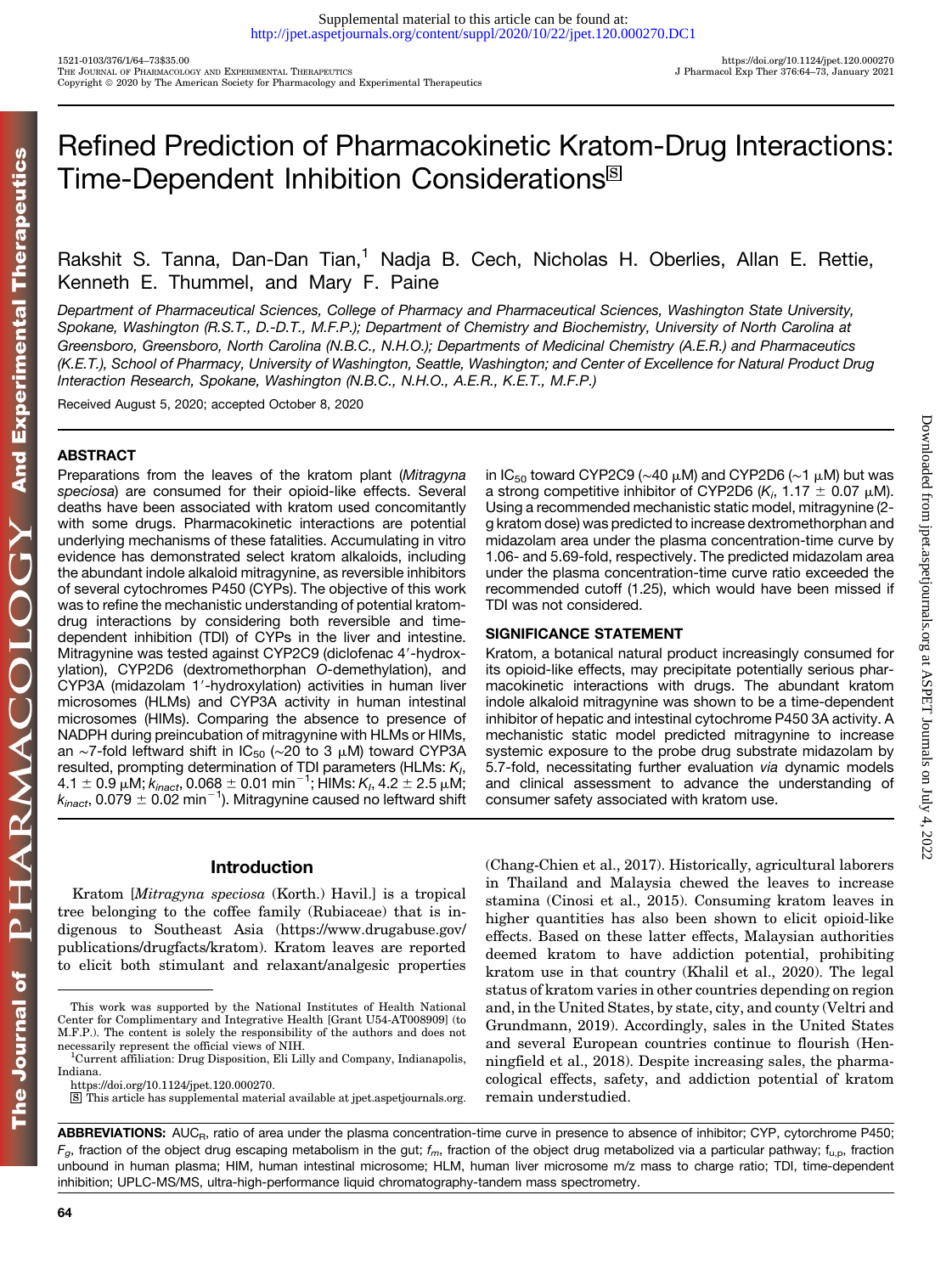#### TABLE 1

Major enzymes involved in the metabolism of opioids and/or other drugs detected in postmortem blood samples obtained from kratom-related death cases in Colorado (Gershman et al., 2019)

| Case<br>no.    | <b>Blood Mitragynine</b><br>Concentration $(\mu M)$ | Other Drugs                                                    | Major Enzyme(s)          | References                                                                 |
|----------------|-----------------------------------------------------|----------------------------------------------------------------|--------------------------|----------------------------------------------------------------------------|
|                | Positive <sup>a</sup>                               | Butyryl-fentanyl, oxycodone, etizolam,<br>diphenhydramine, THC | CYP3A, CYP2D6            | Lalovic et al. (2004); Niwa et al. (2005);<br>Kanamori et al. (2019)       |
| $\overline{2}$ | Positive                                            | Oxycodone, fluoxetine, pseudoephedrine                         | CYP3A, CYP2D6            | Lalovic et al. (2004); LLerena et al.<br>(2004)                            |
| 3              | 0.04                                                | Etizolam, 5-MeO-AMT                                            | CYP <sub>3</sub> A       | Niwa et al. $(2005)$                                                       |
| 4              | Positive                                            | Morphine, codeine                                              | UGT2B7, CYP3A, CYP2D6    | Crews et al. $(2014)$                                                      |
| 5              | 0.35                                                | Oxycodone, tramadol, topiramate,                               | CYP3A, CYP2D6            | Pichard et al. (1995); Miotto et al.                                       |
|                |                                                     | diphenhydramine, zolpidem                                      |                          | (2017); Yamamoto et al. (2017)                                             |
| 6              | 5.3                                                 | Citalopram                                                     | CYP3A, CYP2C19, CYP2D6   | von Moltke et al. (2001)                                                   |
| 7              | $3.5\,$                                             | Furanyl-fentanyl                                               | NA                       | NA                                                                         |
| 8              | 2.5                                                 | Temazepam, olanzapine, sertraline,                             | CYP3A, CYP2C9,           | Kobayashi et al. (1999); Urichuk et al.                                    |
|                |                                                     | clonazepam                                                     | CYP2C19, CYP2D6,         | $(2008)$ ; Tóth et al. $(2016)$                                            |
|                |                                                     |                                                                | UGT2B7                   |                                                                            |
| 9              | 0.42                                                | $3,4$ -Dimethoxy-N-methylamphetamine                           | NA                       | NA                                                                         |
| 10             | 6.7                                                 | Etizolam, nordiazepam, mirtazapine                             | CYP3A, CYP2D6, CYP1A2    | Ono et al. (1996); Störmer et al. (2000);<br>Niwa et al. (2005)            |
| 11             | 12                                                  | 2,4,5-Trimethoxyamphetamine                                    | CYP2D6                   | Ewald and Maurer (2008)                                                    |
| 12             | 0.62                                                | Oxycodone                                                      | CYP3A, CYP2D6            | Lalovic et al. (2004)                                                      |
| 13             | 1.9                                                 | Oxycodone, fentanyl, cocaine                                   | CYP3A, CYP2D6, esterases | Kamendulis et al. (1996); Guitton et al.<br>(1997); Kanamori et al. (2019) |
| 14             | Positive                                            |                                                                |                          |                                                                            |
| 15             | Positive                                            | U-47700                                                        | <b>NA</b>                | NA                                                                         |

5-MeO-AMT, 5-methoxy-a-methyltryptamine; NA, information not available; THC, tetrahydrocannabinol; U-47700, synthetic opioid; UGT, uridine diphosphateglucuronyltransferase. Qualitative detection.

 ${}^b$ No other drugs reported.

The opioid-like effects of kratom are attributed to indole alkaloids contained in the leaves (Kruegel et al., 2016). Mitragynine, typically the most abundant (up to 66% of total alkaloid content), and 7-hydroxymitragynine are the most extensively studied (Hassan et al., 2013). Both alkaloids have been shown to bind to multiple opioid receptors, of which the potencies and functional activities vary with in vitro system and in vivo animal model (Kruegel and Grundmann, 2018). Based on these biologic effects, kratom leaves are promoted for self-management of opioid withdrawal symptoms and pain (Throckmorton et al., 2018; Williams and Nikitin, 2020). In 2016, the US Drug Enforcement Administration's intent to classify mitragynine and 7-hydroxymitragynine as schedule I controlled substances was later withdrawn because of public outcry about these purported medicinal benefits ([https://www.](https://www.dea.gov/press-releases/2016/08/30/dea-announces-intent-schedule-kratom) [dea.gov/press-releases/2016/08/30/dea-announces-intent](https://www.dea.gov/press-releases/2016/08/30/dea-announces-intent-schedule-kratom)[schedule-kratom](https://www.dea.gov/press-releases/2016/08/30/dea-announces-intent-schedule-kratom)).

Although kratom may have medicinal value, calls to poison centers in the United States involving kratom exposures increased annually from 2011 to 2017 (13 to 682), one-third of which reported use with drugs of abuse, including several opioids and benzodiazepines (Post et al., 2019). Blood autopsy of 14 out of 15 overdose deaths in Colorado associated with kratom use tested positive for these and other drugs (Table 1) (Gershman et al., 2019). According to a Centers for Disease Control and Prevention report (Olsen et al., 2019), 152 overdose deaths from July 2016 to December 2017 tested positive for mitragynine. However, only seven decedents tested negative for the presence of concomitant drugs upon postmortem toxicology reports. Although these deaths could have been caused by kratom or the known (or unknown) concomitant drug(s), the collective evidence suggests that these deaths might have involved kratom-drug interactions, which may be pharmacodynamic and/or pharmacokinetic in nature.

As with drug-drug interactions, common mechanisms underlying natural product-drug interactions include inhibition of drug metabolizing enzymes, particularly the CYPs, by precipitant ("perpetrator") constituents in natural products (Johnson et al., 2018; Paine et al., 2018). Kratom extracts, when tested using recombinant enzymes with fluorometric or luminogenic CYP probe substrates, inhibited CYP2D6, CYP3A, and CYP1A2 activity  $(IC_{50}: 0.64-3.6, 0.78-140,$  and 39 µg/ml, respectively) (Kong et al., 2011; Hanapi et al., 2013). Mitragynine similarly showed the strongest inhibition toward CYP2D6 activity  $(IC_{50}, 2.2 \mu M)$  in human liver microsomes (HLMs) relative to other CYPs, including CYP2C19, CYP3A, and CYP2C8 (IC<sub>50</sub>, 10.5–33.5  $\mu$ M). Modest to no inhibitory effects were observed with other tested CYPs, including CYP1A2 and CYP2C9 (IC $_{50}$  > 45  $\mu$ M) (Kamble et al., 2020).

Using an in vitro to in vivo extrapolation approach, mitragynine was predicted to precipitate clinical pharmacokinetic interactions with drugs cleared only by CYP2D6 (area under the plasma concentration-time curve ratio, 1.2–12) (Kamble et al., 2020). However, this observation does not explain the toxic concentrations of the antipsychotic and CYP3A substrate quetiapine detected in the postmortem blood evaluation of a young man who tested positive for mitragynine and who was believed not to have ingested excessive quantities of quetiapine based on pill count (Hughes, 2019). Because quetiapine undergoes extensive first-pass metabolism in at least the liver (Gjestad et al., 2017), these toxic concentrations could have involved time-dependent inhibition (TDI) of CYP3A. Such inhibition produces an altered enzyme state that persists longer than that with reversible inhibition, leading to a clinically significant drug interaction.

The objective of this work was to reassess the pharmacokinetic drug interaction potential of kratom using mitragynine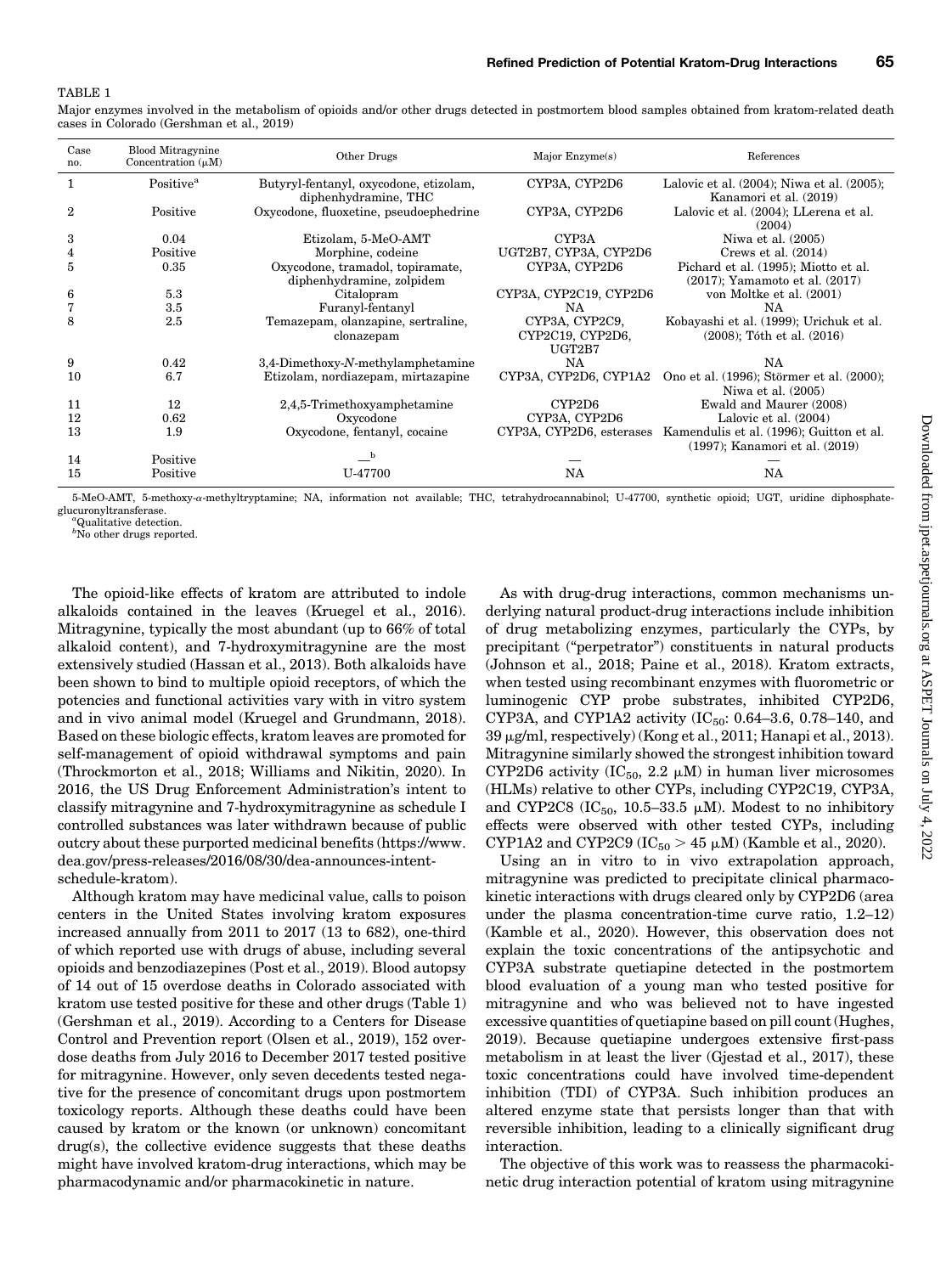

Fig. 1. Workflow for reevaluating CYP–mediated drug interaction risk associated with kratom use using mitragynine as the marker constituent. Inhibition of a CYP in a concentration-dependent manner and by at least 50% at the highest tested concentration indicates mitragynine-mediated inhibition. A leftward shift of  $\geq 1.5$ -fold in IC<sub>50</sub> indicates potential TDI (Grimm et al., 2009). An  $IC_{50}$  value <20  $\mu$ M indicates potential clinical relevance of CYP inhibition, determined relative to the highest mitragynine concentration quantified from autopsy blood samples.

as a marker constituent and an in vitro to in vivo extrapolation approach that included both reversible and TDI of select CYPs in the liver and intestine (Fig. 1). The aims were to 1) screen kratom extracts and mitragynine as inhibitors of major CYPs collectively responsible for the metabolism of ∼70% of the top 200 most prescribed drugs (CYP2C9, CYP2D6, and CYP3A) (Saravanakumar et al., 2019); 2) evaluate mitragynine as a potential time-dependent inhibitor of select enzymes based on predefined cutoffs; 3) determine the inhibition kinetics (reversible, time-dependent) for mitragynine toward select CYPs based on predefined cutoffs; and 4) predict the magnitude of change in the systemic exposure to select object drugs using mechanistic static models. Results provide critical mechanistic data to inform the need for further in vivo evaluation of risks associated with kratom consumption with drugs metabolized by CYP2C9, CYP2D6, and CYP3A.

# Materials and Methods

## Materials and Chemicals.

Dextromethorphan, dextrorphan, diclofenac, and 4'-hydroxydiclofenac were purchased from Toronto Research Chemicals Inc. (Toronto, Canada). Midazolam, 1'-hydroxymidazolam, sulfaphenazole, and NADPH were purchased from Cayman Chemical (Ann Arbor, MI). Alprazolam, ketoconazole, and quinidine were purchased from Sigma-Aldrich (St. Louis, MO). HLMs (H0604, mixed gender, pool of 15, lot 1010191) and HIMs (H0610.I, mixed gender, pool of 10, lot 1610314) were purchased from XenoTech, LLC (Kansas City, KS). Potassium phosphate buffer salts were purchased from Fisher Scientific (Fair Lawn, NJ). All other chemicals and reagents were analytical-grade.

## Screening of Kratom Extracts and Mitragynine as Inhibitors of CYP2C9, CYP2D6, and CYP3A Activity.

Methanolic extracts were prepared from three commercially available kratom products (coded K-50, K-51, and K-52) as described (Flores-Bocanegra et al., 2020; (Todd et al., 2020). The extracts and mitragynine were tested as inhibitors of CYP2C9, CYP2D6, and CYP3A activities using a cocktail approach (McDonald et al., 2015, 2020) with modifications. In brief, a kratom extract  $(2, 10, 20 \,\mu\text{g/ml})$  or mitragynine (1, 10, 100  $\mu$ M) was incubated at 37°C in 96-well plates with HLMs or HIMs (0.05 mg/ml) and the probe substrates diclofenac (CYP2C9,  $4 \mu$ M), dextromethorphan (CYP2D6,  $4 \mu$ M), and midazolam (CYP3A,  $2 \mu M$ ) in potassium phosphate buffer (0.1 M, pH 7.4); the final organic (methanol) concentration (v/v) and incubation volume was  $< 0.8\%$  and 400  $\mu$ l, respectively. After 5 minutes of equilibration, reactions were initiated by adding NADPH (final concentration, 1 mM). After 2 minutes (CYP3A activity in HLMs) or 10 minutes

(CYP2C9 and CYP2D6 activity in HLMs, CYP3A activity in HIMs), reactions were terminated with two volumes of ice-cold methanol containing internal standard (alprazolam, 100 nM). Metabolite formation was linear with respect to time for all experiments (data not shown). The quenched mixtures were centrifuged at 2270g for 10 minutes, and the supernatants were subjected to UPLC-MS/MS analysis for quantification of 4'-hydroxydiclofenac, dextrorphan, and 1'-hydroxymidazolam (described below).

## IC<sub>50</sub> Shift Determination for CYP2C9, CYP2D6, and CYP3A Activities.

Mitragynine (final concentration,  $0.015-100 \mu M$ ) was incubated at 37°C in 96-well plates with HLMs or HIMs (0.05 mg/ml) in the presence or absence of 1 mM NADPH in potassium phosphate buffer; the final methanol concentration and incubation volume was  $< 0.8\%$  and 250 µl, respectively. After 30 minutes, 196 µl of the primary incubation mixture was transferred to a clean 96-well plate containing  $2 \mu$  of concentrated probe substrates (final concentration: diclofenac, 4  $\mu$ M; dextromethorphan, 4  $\mu$ M; midazolam, 2  $\mu$ M) plus  $2 \mu l$  of potassium phosphate buffer (100 mM) or NADPH (final concentration, 1 mM). After 2 minutes (CYP3A activity in HLMs) or 10 minutes (CYP2C9 and CYP2D6 activity in HLMs, CYP3A activity in HIMs), the secondary reaction was terminated and processed for analysis by UPLC-MS/MS in the same manner as described for the initial screen.  $IC_{50}$  values were recovered as described (Gufford et al., 2014; Tian et al., 2018) via nonlinear least-squares regression using Phoenix (v8.2; Certara, Princeton, NJ).

## Ki Determination toward CYP2D6 Activity.

Mitragynine (final concentration,  $0.12-10 \mu M$ ) was incubated at 37° C in 96-well plates with HLMs (0.05 mg/ml), dextromethorphan (final concentration, 1.85-50  $\mu$ M), and potassium phosphate buffer; the final methanol concentration and incubation volume was  $<$ 0.5% and 250 µl, respectively. After 5 minutes of equilibration, reactions were initiated by adding NADPH (final concentration, 1 mM). After 10 minutes, reactions were terminated and processed for analysis by UPLC-MS/MS for dextrorphan in the same manner as described for the initial screen.  $K_i$  values were determined by fitting appropriate models (competitive inhibition, uncompetitive inhibition, mixed inhibition) as described (Gufford et al., 2015; Tian et al., 2018) via nonlinear least-squares regression using Phoenix.

## $K_I$  and  $K_{inact}$  Determination toward CYP3A Activity.

Nondilution Approach. Mitragynine (final concentration, 0.56–30  $\mu$ M) was incubated at 37°C in 96-well plates with HLMs or HIMs (0.05 mg/ml) in the presence of 1 mM NADPH in potassium phosphate buffer; the final methanol concentration and incubation volume was  $<$ 0.5% and 1100 µl, respectively. After 0, 2, 5, 10, and 20 minutes, 196 µl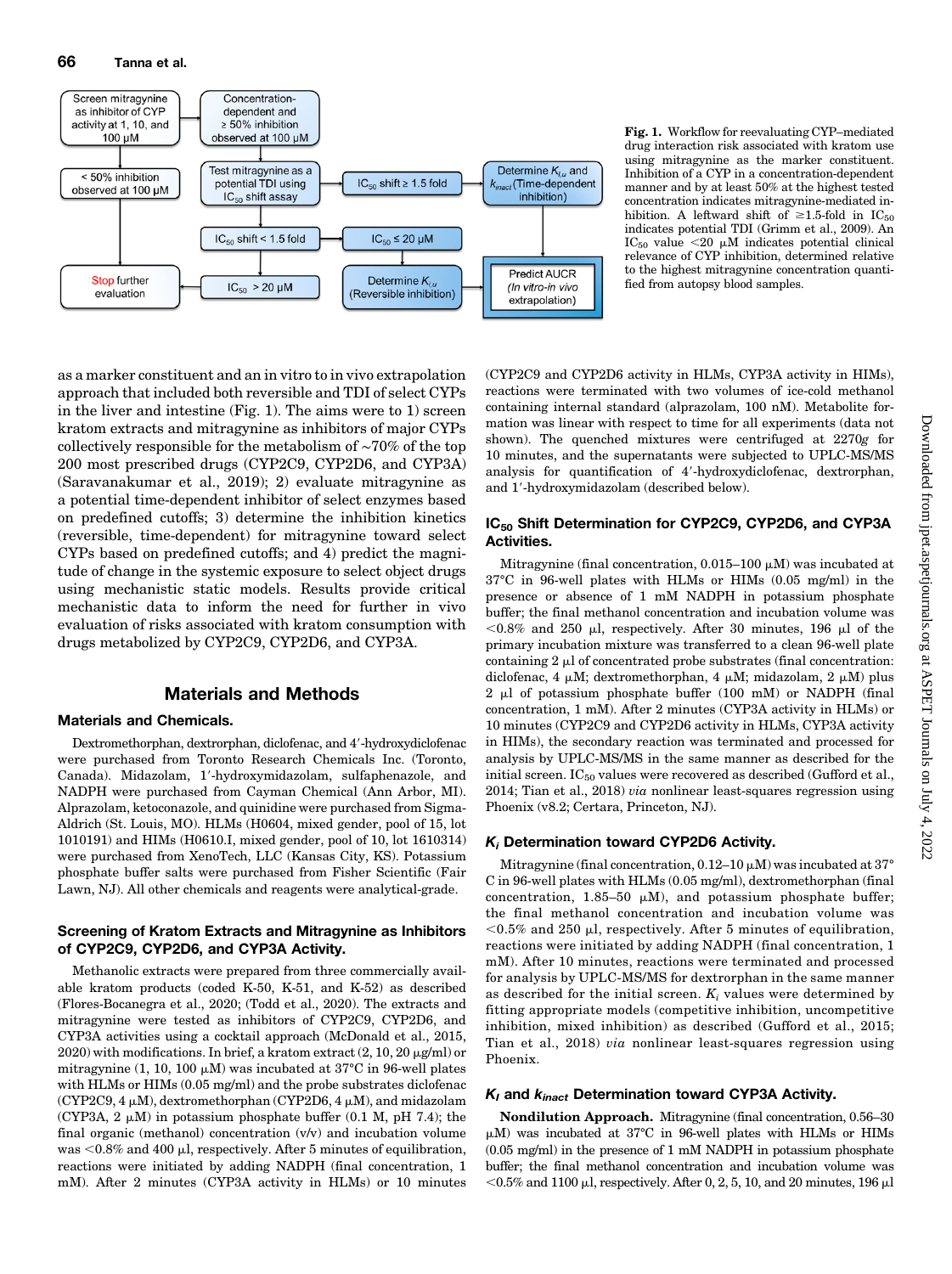of the primary incubation mixture was transferred to a clean 96-well plate containing  $2 \mu$  of the concentrated probe substrate (final concentration, 20  $\mu$ M) plus 2  $\mu$ l of potassium phosphate buffer or NADPH (final concentration, 1 mM). After 5 minutes, the secondary incubation was terminated and processed for analysis by UPLC-MS/ MS for 1'-hydroxymidazolam in the same manner as described for the initial screen.

Dilution Approach. Mitragynine (final concentration,  $3-60 \mu M$ ) was incubated at 37°C in 96-well plates with HLMs (0.5 mg/ml) in the presence of 1 mM NADPH in potassium phosphate buffer; the final methanol concentration and incubation volume was  $\leq 0.5\%$  and 200  $\mu$ l, respectively. After 0, 5, and 20 minutes, 20  $\mu$ l of the primary incubation mixture were transferred to a clean 96-well plate containing 380  $\mu$ l of midazolam (final concentration, 10  $\mu$ M) and NADPH (final concentration, 1 mM) in potassium phosphate buffer. After 5 minutes, the secondary incubation was terminated and processed as described for the nondilution approach.  $K_I$  and  $k_{inact}$  were recovered as described (Ainslie et al., 2014) via nonlinear least-squares regression using Phoenix.

#### UPLC-MS/MS Analysis for 4'-Hydroxydiclofenac, Dextrorphan, and 1'-Hydroxymidazolam.

A Shimadzu Nexera X2 UPLC (Shimadzu Corporation, Tokyo, Japan) interfaced with the QTRAP system (AB Sciex, Framingham, MA) operating in positive electrospray ionization mode was used to quantify all metabolites. Chromatographic separation was achieved using a reverse-phase column (Acquity  $C_{18}$  column, 3  $\mu$ M,  $50 \times 2.1$  mm; Thermo Scientific, Waltham, MA) with a guard column, heated to 40°C, and a binary gradient consisting of 0.1% formic acid in water (A) and 0.1% formic acid in methanol (B). The following gradient was applied: 0–0.4 minutes, 10% B; 0.4–1.0 minutes, 10%–95% B; 1.0–2.0 minutes, 95% B; 2.0–2.1 minutes, 95%–10% B; and 2.1–3.0 minutes, 10% B. The following mass transitions were monitored:  $m/z$  312.0  $\rightarrow$  231.0 (4'-hydroxydiclofenac), m/z  $258.2 \rightarrow 157.2$  (dextrorphan), m/z  $342.0 \rightarrow 324.0$ (1'-hydroxymidazolam), and m/z  $309.1 \rightarrow 281.0$  (alprazolam). All metabolite concentrations were quantified using MultiQuant software (version 2.1.1; AB Sciex) by interpolation from matrixmatched calibration curves (1.37–1000 nM) prepared using standards. The accuracy of all the calibration standards and quality controls were within 100%  $\pm$  20% at the low limit of quantification or 100%  $\pm$  15% at levels above the low limit of quantification.

#### In Vitro to In Vivo Predictions.

The in vivo kratom-drug interaction risk was predicted using mitragynine as a marker constituent and the following mechanistic static model (Food and Drug Administration Center for Drug Evaluation and Research, 2020):

$$
AUCR = \left(\frac{1}{\left[A_g \times B_g\right] \times \left(1 - F_g\right) + F_g}\right) \times \left(\frac{1}{\left[A_h \times B_h\right] \times f_m \times \left(1 - f_m\right)}\right),\tag{1}
$$

where AUCR denotes the ratio of the area under the plasma versus concentration time curve for the object drug in the presence to absence of inhibitor (mitragynine).  $A_g$  (eq. 2) and  $B_g$  (eq. 3) represent the effects of reversible inhibition and time-dependent inhibition in the gut, respectively;  $A_h$  (eq. 4) and  $B_h$  (eq. 5) represent the effects of reversible inhibition and time-dependent inhibition in the liver, respectively.  $F_g$ is the fraction of the object drug escaping metabolism in the gut, and  $f_m$ is the fraction of the object drug metabolized by the affected pathway.  $F<sub>g</sub>$  and  $f<sub>m</sub>$  for midazolam were set at 0.51 and 0.93, respectively (Ramsden et al., 2019);  $f_m$  for dextromethorphan was set at 0.95 (Parmentier et al., 2019).

$$
A_g = \frac{1}{1 + \frac{|I|_g}{K_{i,u}}} \tag{2}
$$

$$
B_g = \frac{k_{deg}}{k_{deg,g} + \frac{|I|_g \times k_{inact}}{|I|_g + K_{I,u}}}
$$
(3)

$$
A_h=\frac{1}{1+\frac{|I|_h}{K_{i,u}}} \hspace{1.5cm} (4)
$$

$$
B_h = \frac{k_{deg,h}}{k_{deg,h} + \frac{|I|_h \times k_{inact}}{|I|_h + K_{I,u}}}
$$
(5)

 $k_{inact}$ ,  $K_{i,u}$ , and  $K_{i,u}$  represent the maximum rate of inactivation, unbound reversible inhibition constant, and TDI constant, respectively.  $K_i$  and  $K_I$  were corrected for microsomal binding (fraction of mitragynine unbound in microsomes, 0.96) generated in silico (Gastro-Plus; Simulations Plus Inc., Lancaster, CA).  $k_{deg}$  is the degradation rate constant for the affected CYP in the liver and gut.  $k_{deg}$  values for CYP3A in the liver and gut were set at 0.00032 and 0.00048  $\text{min}^{-1}$ , respectively (Fahmi et al., 2009). [ $I_{\mathcal{G}}$  (eq. 6) and [ $I_{h}$  (eq. 7) represent the concentration of inhibitor in enterocytes and unbound inhibitor concentration in the portal vein, respectively.

$$
[I]_g = \frac{Dose \times k_a \times F_a}{Q_{en}} \tag{6}
$$

$$
[I]_h = f_{u,p} \times \left( C_{max} + \frac{Dose \times k_a \times F_a}{Q_h \times R_b} \right), \tag{7}
$$

where  $f_{u,p}$  is the fraction unbound for inhibitor in human plasma; that for mitragynine was set at 0.02 (Obeng et al., 2020). Hepatic blood flow  $(Q_h)$  and enterocyte blood flow  $(Q_{en})$  were set at 97 and 18 l/h per 70 kg, respectively. The first-order absorption rate  $(k_a)$  was assumed to be 0.1 min<sup>-1</sup>. The human blood-to-plasma ratio  $(R_b)$  and fraction absorbed into enterocytes  $(F_a)$  were assumed to be 1. Based on results with midazolam, kratom-drug interactions involving other CYP3A substrates were predicted to assess the AUCR associated with CYP3A TDI by mitragynine. Test object drugs were selected that encompassed a wide range of  $F_g$  and  $f_m$  values (Table 3).

#### **Results**

Kratom Extracts and Mitragynine Differentially Inhibited CYP2C9, CYP2D6, and CYP3A Activity. All three methanolic kratom extracts and mitragynine inhibited CYP2C9, CYP2D6, and CYP3A activities in HLMs in a concentration-dependent manner (Fig. 1; [Supplemental Data](http://jpet.aspetjournals.org/lookup/suppl/doi:10.1124/jpet.120.000270/-/DC1)). The extracts inhibited a given CYP by similar extents and were the most potent toward CYP2D6. The extracts at the lowest tested concentration  $(2 \mu g/ml)$  inhibited CYP2D6, CYP2C9, and CYP3A by 44%–64%, 24%–29%, and 15%–23%, respectively. Mitragynine at the lowest tested concentration  $(1 \mu M)$  inhibited these enzymes by 57%, 21%, and 26%, respectively. The three kratom extracts and mitragynine inhibited CYP3A activity in HIMs in a concentrationdependent manner (Fig. 1; [Supplemental Data\)](http://jpet.aspetjournals.org/lookup/suppl/doi:10.1124/jpet.120.000270/-/DC1), and the extent of inhibition was relatively higher in HIMs compared with HLMs at the higher tested concentrations. Kratom extracts and mitragynine at the lowest tested concentration inhibited CYP3A activity in HIMs by 24%–25% and ∼9%, respectively.

IC<sub>50</sub> Shift Experiments Suggested Mitragynine Is a Time-Dependent Inhibitor of CYP3A but Not of CYP2C9 or CYP2D6 Activity. Compared with the absence of NADPH during the 30-minute preincubation of mitragynine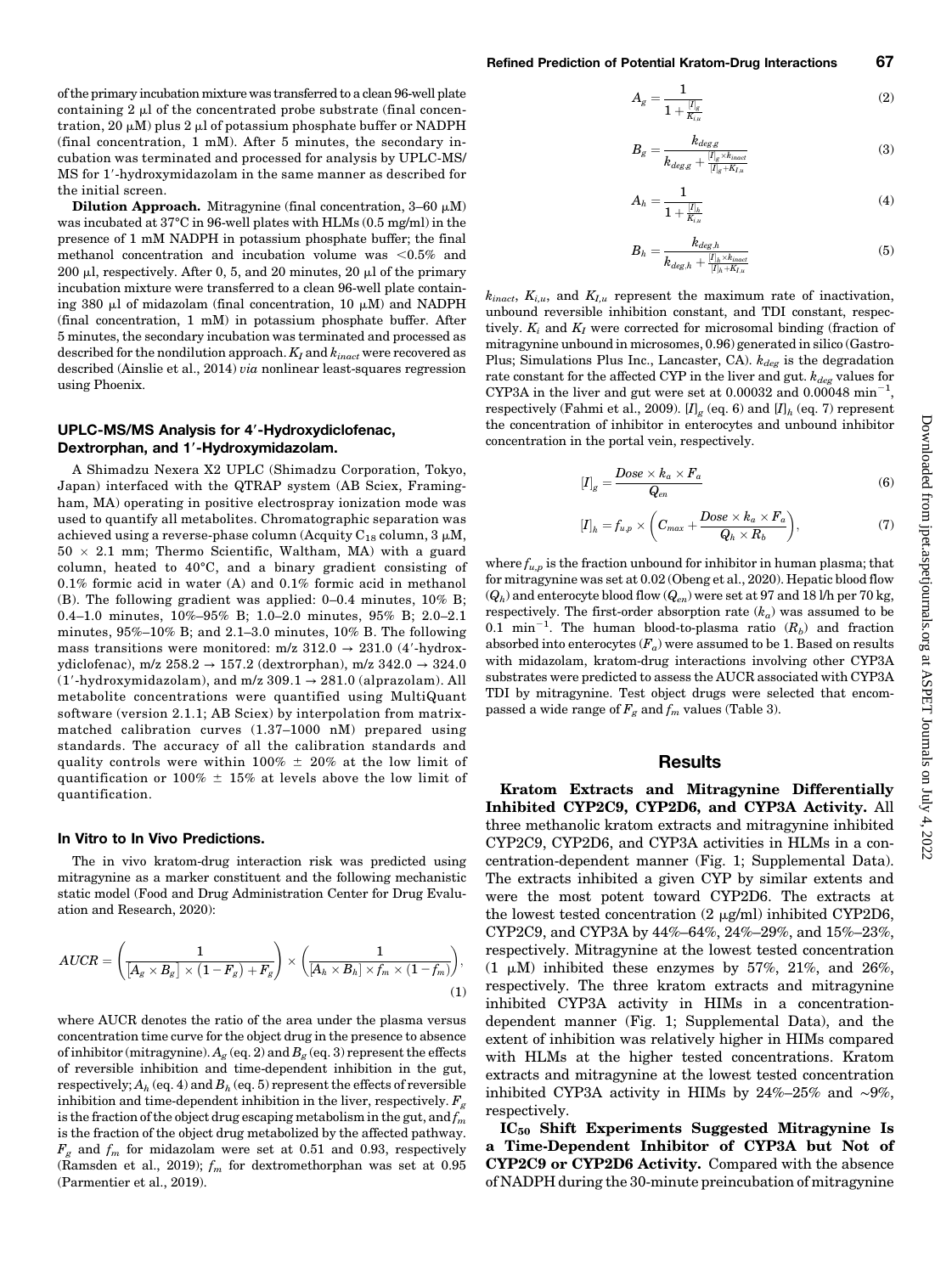#### TABLE 2

IC<sub>50</sub> for mitragynine against CYP2C9, CYP2D6, and CYP3A activity with and without NADPH, post–30-min preincubation

Values represent means  $\pm$  S.E. of the estimates obtained via nonlinear least-squares regression.

|                                                                           | $IC_{50}(\mu M)$                                                      |                                                                     |                          |  |
|---------------------------------------------------------------------------|-----------------------------------------------------------------------|---------------------------------------------------------------------|--------------------------|--|
| Enzyme                                                                    | $(-)$ -NADPH                                                          | $(+)$ -NADPH                                                        | Fold Shift               |  |
| CYP <sub>2</sub> C <sub>9</sub><br>CYP2D6<br>CYP3A (HLMs)<br>CYP3A (HIMs) | $39.7 \pm 4.7$<br>$0.67 \pm 0.05$<br>$18.9 \pm 1.8$<br>$21.9 \pm 2.7$ | $40.0 \pm 3.2$<br>$0.76 \pm 0.11$<br>$2.6 \pm 0.3$<br>$3.2 \pm 0.3$ | 1.0<br>0.9<br>7.3<br>6.8 |  |

with HLMs, the presence of NADPH during preincubation caused no leftward shift in  $IC_{50}$  toward CYP2C9 and CYP2D6 activities (Table 2). In contrast, the presence of NADPH during preincubation of mitragynine with HLMs or HIMs caused an ∼7-fold leftward shift in IC<sub>50</sub> toward CYP3A activity (Table 2).

Mitragynine Is a Potent Reversible Inhibitor of **CYP2D6 Activity.** The  $IC_{50}$  shift experiment showed mitragynine was a strong reversible inhibitor of CYP2D6 activity. A Lineweaver-Burk plot (reciprocal of the velocities vs. reciprocal of the substrate concentrations) indicated a competitive mode of inhibition (Fig. 2; [Supplemental Data](http://jpet.aspetjournals.org/lookup/suppl/doi:10.1124/jpet.120.000270/-/DC1)). A Dixon plot (reciprocal of velocities vs. inhibitor concentrations) was constructed to obtain an initial estimate of  $K_i$  (∼1.2 µM) for nonlinear least-squares regression analysis. A competitive inhibition model best described the data, with a  $K_i$  of 1.17  $\pm$  $0.15 \mu M$  (Fig. 3).

Mitragynine Is a Time-Dependent Inhibitor of Hepatic and Intestinal CYP3A Activity. Both the nondilution and dilution approach confirmed mitragynine to be a time-dependent inhibitor of CYP3A activity in HLMs and HIMs. Using data from the nondilution approach, a Kitz-Wilson plot (reciprocal of  $k_{obs}$  vs. the reciprocal of the inhibitor concentration) was constructed to obtain an initial estimate of  $K_I$  (5 µM) and  $k_{inact}$  (0.06  $\text{min}^{-1}$ ). Nonlinear least-squares regression analysis of the  $k_{obs}$  versus inhibitor concentration data produced a  $K_I$  and  $k_{inact}$  for HLMs of 4.1  $\mu$ M and  $0.068$  min<sup>-1</sup>, respectively; corresponding parameters for

HIMs were 4.2  $\mu$ M and 0.079 min<sup>-1</sup>, respectively. Corresponding parameters for HLMs using the dilution approach were 13.5  $\mu$ M and 0.064 min<sup>-1</sup>, respectively (Fig. 4).

A Mechanistic Static Model Predicted Mitragynine to Precipitate a Clinical Pharmacokinetic Interaction with Midazolam and Other CYP3A Substrates but Not Dextromethorphan. The AUCR for dextromethorphan and midazolam when coconsumed with kratom for predominantly stimulant effects/lower dose range (1–5 g), intermediate dose range (5–8 g), and predominantly opioid-like effects/higher dose range  $(>\frac{8}{9})$  (Kruegel and Grundmann, 2018) was predicted using the average content of mitragynine contained in products K-50, K-51, and K-52  $(10.32 \text{ mg/g})$  (Todd et al., 2020). With a single dose of 2, 5, and 8 g of kratom, the AUCR for dextromethorphan using the  $K_{i,u}$  value from incubations with HLMs was 1.06, 1.14, and 1.23, respectively (Fig. 6). The predicted AUCR for midazolam using  $K_{I,u}$  and  $k_{inact}$  values from the nondilution incubations with HLM and HIM incubations were 5.69, 9.50, and 12.08, respectively. Based on the Food and Drug Administration–recommended cutoff (1.25) (Food and Drug Administration Center for Drug Evaluation and Research, 2020), kratom was predicted to precipitate a clinical interaction with midazolam but not dextromethorphan. Based on results with midazolam and the single 2-g dose of kratom, additional CYP3A substrates were tested that encompassed a wide range of  $F_g$  and  $f_m$  values. Predicted AUCRs ranged from ∼1.6 to 14 (Table 3).

### **Discussion**

Widespread kratom use for self-treating opioid withdrawal symptoms and pain has raised concerns among United States federal regulators, including the Drug Enforcement Administration and the Food and Drug Administration, regarding the safety of kratom, especially when combined with other drugs ([https://www.fda.gov/news-events/press-announcements/](https://www.fda.gov/news-events/press-announcements/statement-fda-commissioner-scott-gottlieb-md-agencys-scientific-evidence-presence-opioid-compounds) [statement-fda-commissioner-scott-gottlieb-md-agencys-scientific](https://www.fda.gov/news-events/press-announcements/statement-fda-commissioner-scott-gottlieb-md-agencys-scientific-evidence-presence-opioid-compounds)[evidence-presence-opioid-compounds](https://www.fda.gov/news-events/press-announcements/statement-fda-commissioner-scott-gottlieb-md-agencys-scientific-evidence-presence-opioid-compounds)). The deaths associated with kratom have been hypothesized to be due to potential kratom-drug interactions (Hughes, 2019; Veltri and Grundmann,



Fig. 2.  $IC_{50}$  curves for mitragynine after preincubation with HLMs using the index reactions diclofenac 4'-hydroxylation (CYP2C9) (A), dextromethorphan O-demethylation (CYP2D6) (B), and midazolam 1'-hydroxylation (CYP3A) (C) and with HIMs using midazolam 1'-hydroxylation (D) in the presence and absence of NADPH. Mitragynine was tested from  $0.015$  to  $100 \mu M$ . Symbols and error bars denote means and S.D., respectively, of triplicate incubations. Curves denote nonlinear least-squares regression of the data.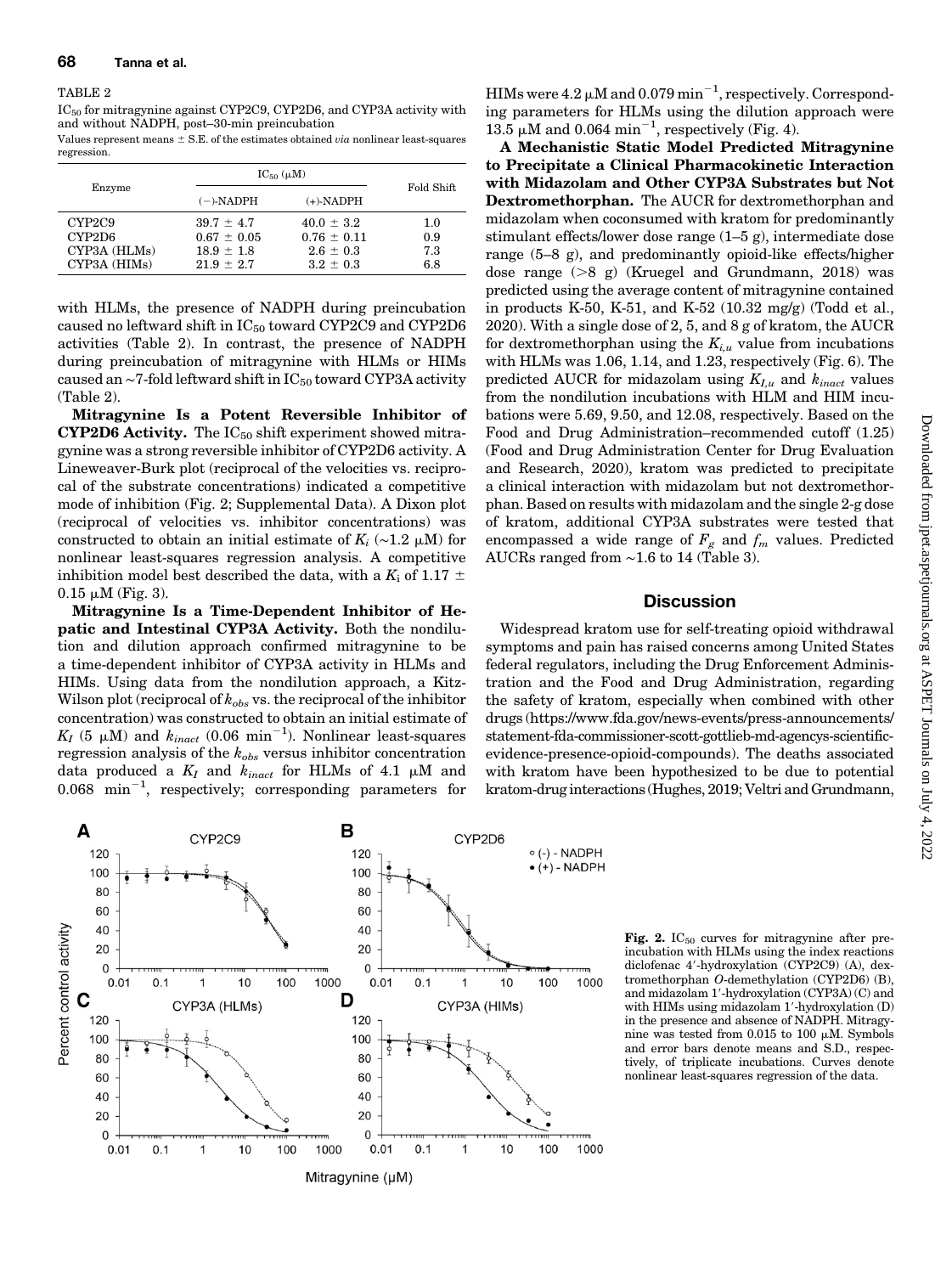

Fig. 3. Concentration-dependent inhibition of CYP2D6-mediated dextromethorphan O-demethylation by mitragynine  $(0.37-10 \mu M)$  in HLMs. (A) Dixon and (B) Michaelis-Menten plots of the data. Symbols denote individual data points of duplicate incubations. Curves denote nonlinear least-squares regression of the data using the competitive inhibition model.

2019). Kratom extracts and several isolated alkaloids have been reported to inhibit CYP activity in vitro, but these observations were deemed clinically irrelevant unless very high kratom doses are consumed with CYP2D6 substrates (Hanapi et al., 2010; Kong et al., 2011; Kamble et al., 2020). However, none of these studies comprehensively investigated additional mechanisms of CYP inhibition or considered the intestine, which serves as the first site for a potential drug interaction for orally consumed xenobiotics. The objective of this work was to reassess the inhibitory potential of kratom and the marker constituent mitragynine toward hepatic CYP2C9, CYP2D6, and CYP3A and intestinal CYP3A using a systematic tiered approach that considered both reversible and time-dependent inhibition (Houston and Galetin, 2010; Pearson and Wienkers, 2019). Results enabled a more robust quantitative prediction of potential pharmacokinetic kratom-drug interactions.

Consistent with previous reports (Hanapi et al., 2010; Kong et al., 2011), all three methanolic kratom extracts strongly inhibited CYP2D6 and modestly inhibited CYP3A and CYP2C9 in HLMs in a concentration-dependent manner (Fig. 1; [Supplemental Data\)](http://jpet.aspetjournals.org/lookup/suppl/doi:10.1124/jpet.120.000270/-/DC1). Likewise, all extracts showed concentration-dependent inhibition of CYP3A in HIMs, with relatively stronger effects compared to HLMs (24%–87% vs. 18%–66% inhibition). The extents of inhibition toward all CYPs were similar among the three extracts, indicating minimal interproduct variability with respect to CYP inhibition–mediated interaction potential. Mitragynine exhibited similar trends with HLMs, showing the most potent inhibition against CYP2D6,

followed by CYP3A and CYP2C9. The effects of mitragynine on CYP3A were similar between HLMs and HIMs. Because mitragynine inhibited the three enzymes by  $>50\%$  at the highest concentration tested, mitragynine was advanced to the next tier of testing as a potential time-dependent inhibitor of each CYP (Fig. 1).

Consistent with previous screening data (Kamble et al., 2020), mitragynine was a modest inhibitor of CYP2C9  $(IC_{50}$  $~\sim$ 40 μM). This observation, combined with the lack of a leftward shift in the  $IC_{50}$  upon preincubation of mitragynine with HLMs in the presence and absence of NADPH (Fig. 2), indicated mitragynine to be a modest, reversible inhibitor of CYP2C9 with minimal interaction risk. As with CYP2C9, mitragynine caused no leftward shift in  $IC_{50}$  against CYP2D6 (Fig. 2). However, the IC<sub>50</sub> (∼1  $\mu$ M) suggested mitragynine could be a clinically relevant reversible CYP2D6 inhibitor. As such, mitragynine was advanced to the next tier of testing, which was to determine the kinetics and mode of inhibition (Fig. 1). Confirming a previous report (Kamble et al., 2020), mitragynine was a strong competitive inhibitor of CYP2D6  $(K_i)$  $\sim$ 1 µM, Fig. 4). Using the average content of mitragynine in a 1-g dose of kratom (10.32 mg) (Todd et al., 2020) and assuming a linear relationship between the dose and  $C_{\text{max}}$  of mitragynine, the mechanistic static model predicted an interaction risk  $(AUCR > 1.25)$  with CYP2D6 substrates only at kratom doses exceeding ∼9 g (Fig. 6). The high extent of binding of mitragynine to plasma proteins  $(f_{u,p}, 0.02)$  (Obeng et al., 2020) may have contributed to the low interaction risk.

Mitragynine upon preincubation with HLMs or HIMs in the presence and absence of NADPH caused an approximately 7 fold leftward shift in  $IC_{50}$  against CYP3A activity (~20 to  $3 \mu$ M, Fig. 2). Because the fold shift exceeded 1.5, mitragynine was advanced to the next tier of testing to evaluate as a timedependent inhibitor. Using the nondilution approach, the inactivation efficiency  $(k_{inact}/K_I)$  of mitragynine with both HLMs and HIMs (~17 ml/min/µmol) ranged between  $k_{inact}$ /  $K_I$  for the clinically relevant time-dependent inhibitors diltiazem  $(2.7 \text{ ml/min/mm})$  and verapamil  $(24 \text{ ml/min/mm})$ (Obach et al., 2007). Because these observations do not necessarily indicate clinical relevance, a mechanistic static model that considered TDI in both the liver and intestine was used to predict the magnitude of potential CYP3A-mediated kratom-drug interactions. Unlike for CYP2D6, even a low dose of kratom (2 g) was predicted to precipitate a CYP3A-mediated interaction (AUCR, ∼5.7). A previous report, which did not consider mitragynine as a time-dependent inhibitor nor the intestine, deemed mitragynine a reversible competitive CYP3A inhibitor and predicted no interaction risk (Hanapi et al., 2013).

The time- and concentration-dependent inhibitory effects of mitragynine against CYP3A using the dilution approach confirmed no reversibility of the observed TDI (Grimm et al., 2009; Chan et al., 2011; Parkinson et al., 2011). The lower  $k_{inact}/K_I$  (4.7 ml/min/ $\mu$ mol) relative to that obtained from the nondilution approach was due to an approximately 3-fold higher  $K_I$ . This discrepancy could be due to partial reversal of inhibition or decreased availability of mitragynine in the primary incubation, which contained a 10-fold higher microsomal protein concentration, leading to increased microsomal binding and/or depletion rate of mitragynine. Regardless, the interaction risk remained with a single 2-g kratom dose (AUCR, 3.1).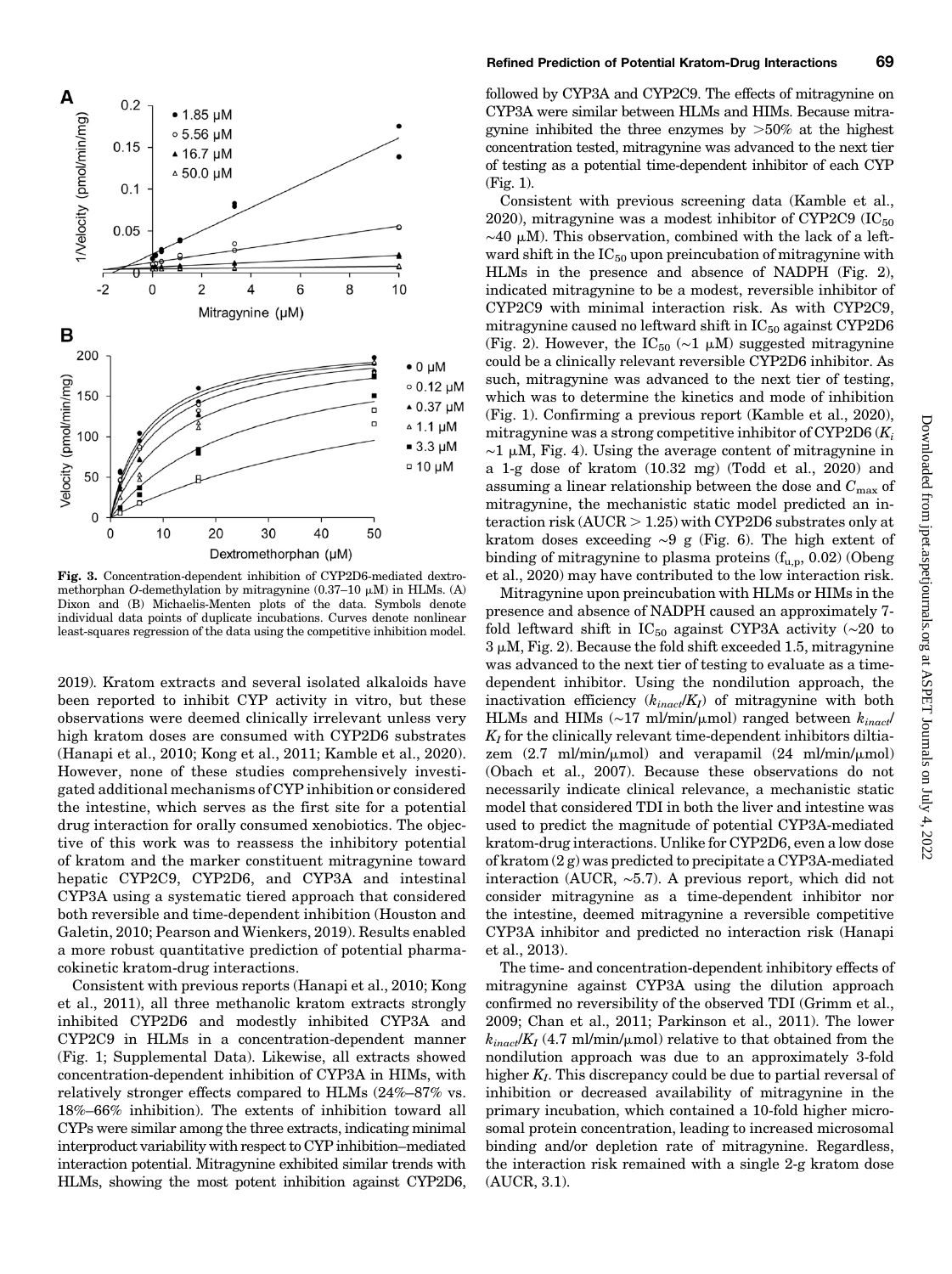

Fig. 4. Concentration- and time-dependent inhibition of CYP3A-mediated midazolam 1'-hydroxylation by mitragynine using a nondilution (1.67–30)  $\mu$ M) method with HLMs (A) and HIMs (B) and a dilution method (3–60  $\mu$ M) with HLMs (C). Upper panels show log-linear decline in CYP3A activity with time. Symbols denote individual data points of duplicate incubations. Lines denote linear regression of the initial monoexponential decline. Lower panels show replots of the rate constants against inhibitor concentration. Curves denote nonlinear least-squares regression of the data. Insets depict the Kitz-Wilson plot of the time-dependent inhibition observed for mitragynine.

We speculate that mitragynine undergoes bioactivation in the microsomal incubations to form reactive species causing TDI (Kalgutkar et al., 2005) (Fig. 5). The quinolizidine moiety on mitragynine is known to undergo oxidative dehydrogenation (Kamble et al., 2019; Basiliere and Kerrigan, 2020)), which could form an imine intermediate and inactivate CYP3A by covalently binding to (a) nucleophilic residue(s) on the enzyme (Li et al., 2014). Dehydrogenation of mitragynine could also generate a highly electrophilic, 3-methylindolenine-like species as proposed for several 3-alkylindole–containing compounds, including 3-methylindole, zafirlukast, and SPD-304 (Sun and Yost, 2008; Li et al., 2014). Bioactivation of the indoloquinazoline alkaloids evodiamine and rutaecarpine to inactivate CYP3A4 was proposed to occur *via* the 3-methylindolenine intermediate (Wen et al., 2014). Another mechanism could involve bioactivation of mitragynine through formation of a p-quinone intermediate via sequential oxidative O-demethylation, aromatic hydroxylation, and dehydrogenation of the indoloquinolizidine

moiety; however, this mechanism requires three discrete oxidation steps. Alternatively, a two-step mechanism involving aromatic hydroxylation and oxidative dehydrogenation could include formation of a reactive o-quinoneimine (Fig. 5). Nucleophilic residues on the apoprotein can form covalent adducts with such intermediates, inactivating the enzyme. Additional biochemical experiments are needed to ascertain the exact mechanism of CYP3A TDI by mitragynine.

Regardless of the mechanism, TDI of CYP3A in the liver and/or intestine could explain the attainment of toxic concentrations of the CYP3A substrate quetiapine described in a case report of a kratom-related death in which quetiapine overdose was not suspected (Hughes, 2019). The AUCR for quetiapine, which undergoes extensive first-pass metabolism in the liver, was predicted to be ∼2.5-fold when taken with a 2-g dose of kratom (Table 3), supporting the hypothesis that the kratomrelated death could be due to TDI of CYP3A. Based on results with midazolam and quetiapine, the interaction risk for other

TABLE 3

Prediction of CYP3A-mediated kratom-drug interactions via a mechanistic static model The object drugs were selected to encompass a wide range of  $F_g$  and  $f_m$  values with minimal influence of transporters.

| Victim Drug      | Therapeutic Drug Class | $F_a$ (Galetin et al., 2008) | $f_m$ (Shou et al., 2008) | <b>AUCR</b> |
|------------------|------------------------|------------------------------|---------------------------|-------------|
| Alfentanil       | Opioid, analgesic      | 0.6                          | 0.87                      | 4.26        |
| Alprazolam       | Anxiolytic             | 0.94                         | 0.8                       | 2.43        |
| <b>Buspirone</b> | Anxiolytic             | 0.21                         | 0.95                      | 14.04       |
| Cyclosporine     | Immunosuppressant      | 0.44                         | 0.71                      | 4.5         |
| Felodipine       | Antianginal            | 0.45                         | $0.81^a$                  | 5.12        |
| Nifedipine       | Antianginal            | 0.78                         | 0.74                      | 2.66        |
| Quetiapine       | Antipsychotic          | $0.99^{b}$                   | 0.84                      | 2.46        |
| Quinidine        | Antiarrhythmic         | 0.9                          | 0.76                      | 2.38        |
| Trazodone        | Antidepressant         | 0.83                         | $0.35^c$                  | 1.60        |
| Triazolam        | Hypnotic               | 0.75                         | 0.92                      | 3.76        |
| Zolpidem         | Hypnotic               | 0.79                         | 0.26                      | 1.55        |

 ${}^a$ Yadav et al. (2018).

 ${}^b$ Mano et al. (2015).

 ${}^c$ Mao et al. (2011).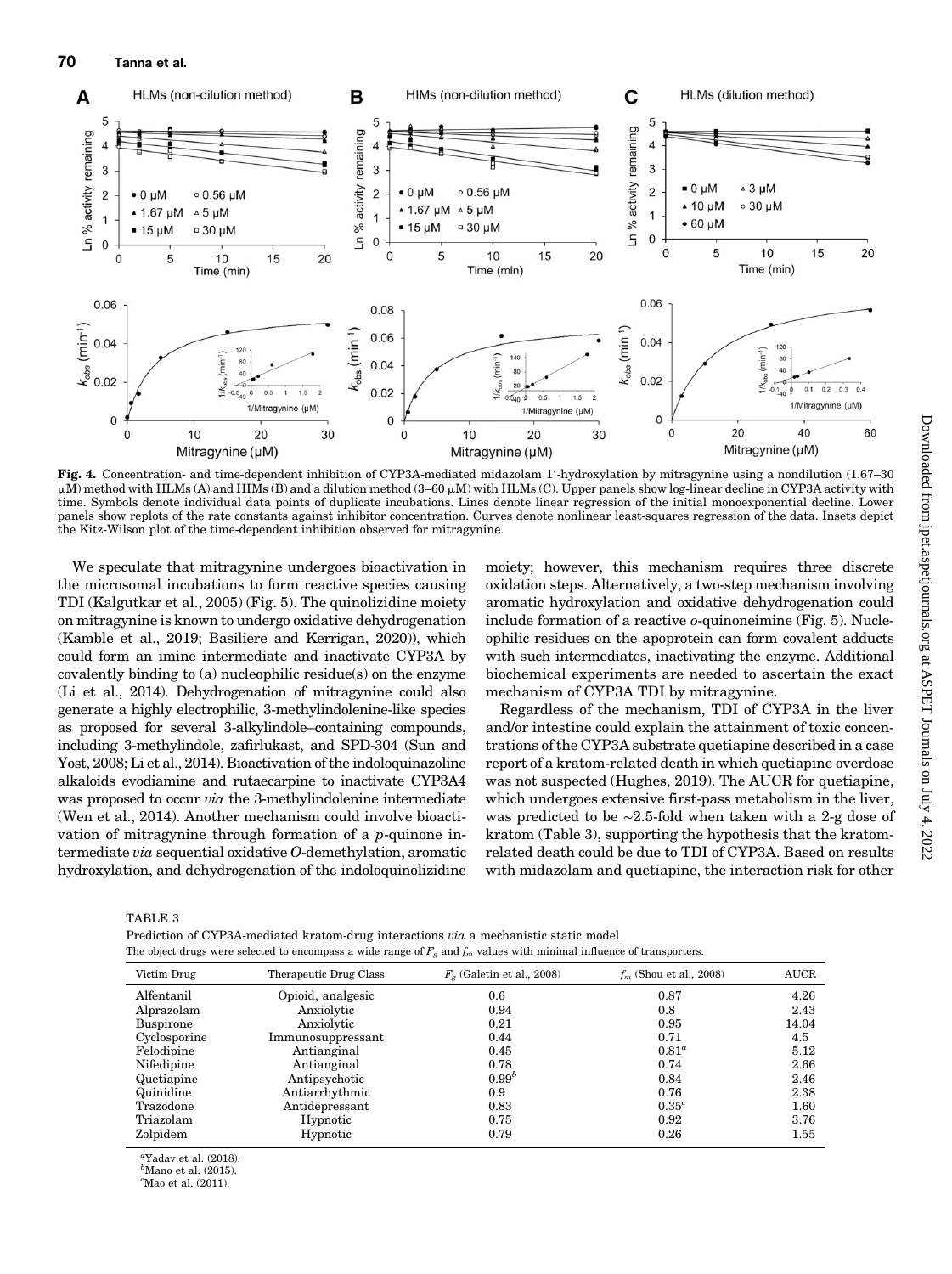

Fig. 5. Speculated bioactivation mechanisms for mitragynine causing time-dependent inhibition of CYP3A activity (midazolam 1'-hydroxylation).

CYP3A substrates was predicted using the same dose of kratom. All AUCR predictions ranged from ∼1.6 (zolpidem) to 14 (buspirone), warranting further evaluation to de-risk these potential pharmacokinetic interactions.

The interaction risk for kratom is expected to be higher at higher doses, particularly given that  $K_i$  and  $K_j$  of mitragynine toward CYP2D6 and CYP3A were within concentrations reported for autopsy blood samples from kratom-related deaths  $(1-13 \text{ vs. } 0.04-12 \mu M)$ . Although mitragynine has been reported to bind extensively to plasma proteins  $(f_{u,n},)$ 0.02–0.15) (Kong et al., 2017; Obeng et al., 2020), the partitioning of mitragynine from blood into the liver, as well as whether uptake transporters influence intracellular

mitragynine concentrations, is not known. The majority of these decedents (14 of 15) tested positive for opioids and/or benzodiazepines, several of which are metabolized by CYP2D6 and CYP3A (Table 1), further supporting kratom as a potential precipitant of adverse pharmacokinetic drug interactions. Notably, risk of kratom-opioid interactions could be on a rise parallel to the "third wave" of the opioid epidemic dominated by fentanyl and other illicitly manufactured fentanyl analogs [\(https://www.cdc.gov/drugoverdose/epidemic/index.html\)](https://www.cdc.gov/drugoverdose/epidemic/index.html). In fact, fentanyl and its analogs, which are mainly metabolized by CYP3A, were listed as causing unintentional overdose deaths in approximately 65% (99 of 152) of kratom-positive decedents (Olsen et al., 2019).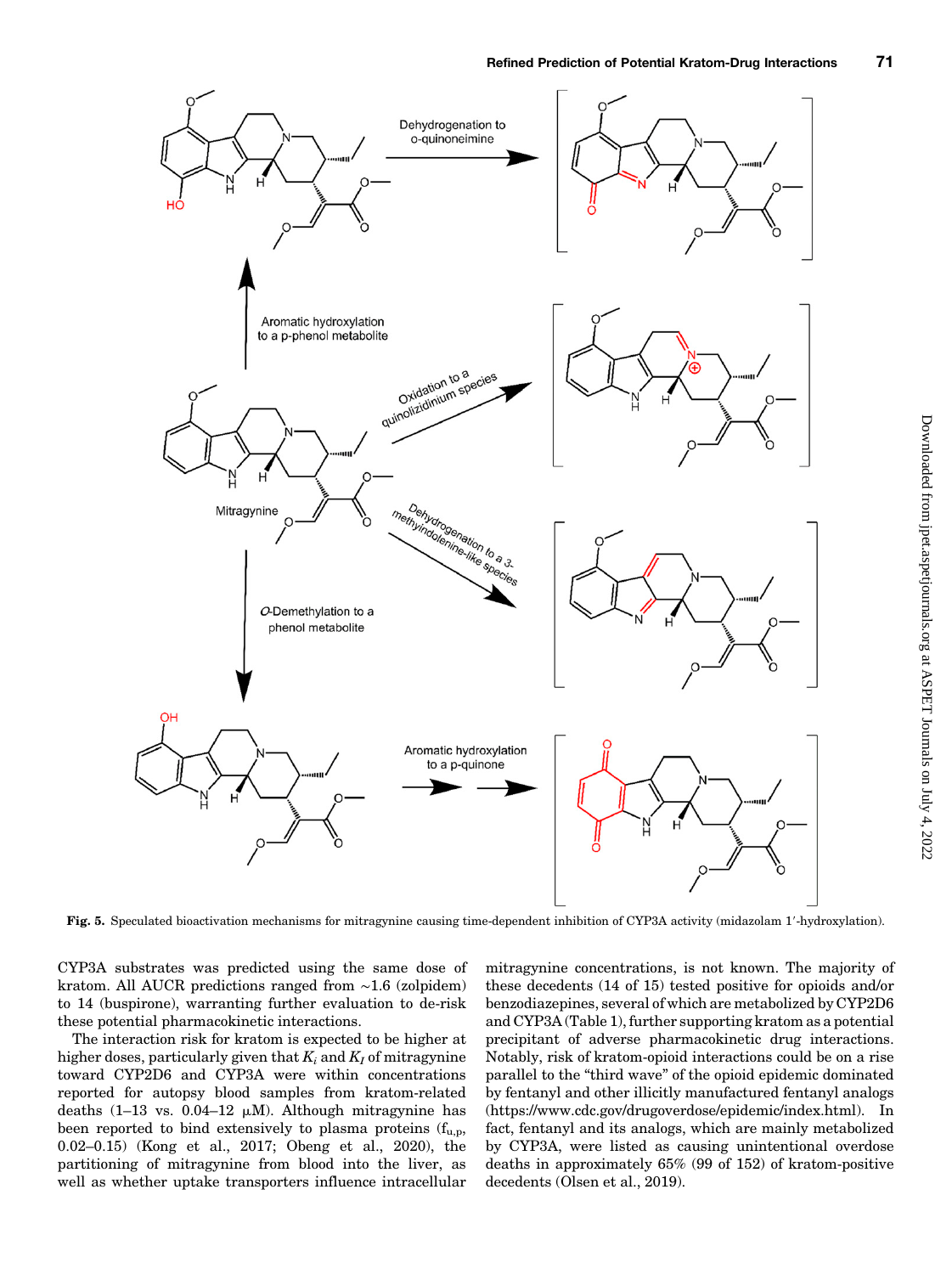

Fig. 6. Drug interaction risks predicted *via* mechanistic static models associated with kratom use for stimulant effects/lower dose range (1–5 g), intermediate dose range (5–8 g), and predominantly opioid-like effects/ higher dose range ( $>8$  g). An interaction risk (AUCR  $>1.25$ , dashed red line) via reversible inhibition of CYP2D6 (dextromethorphan O-demethylation activity) (A) and reversible (from previous reports, dashed black line) and time-dependent (from current work, solid black line) inhibition of CYP3A (midazolam 1'-hydroxylation activity) (B).

There are limitations to the current work. First, only mitragynine was tested as a candidate CYP inhibitor. The concentration of mitragynine in the kratom extracts at  $20 \mu$ g/ml was approximately 1.2  $\mu$ M. Compared with purified mitragynine at  $1 \mu$ M, the extracts showed stronger inhibition against the three enzymes tested (Fig. 1; [Supplemental Data](http://jpet.aspetjournals.org/lookup/suppl/doi:10.1124/jpet.120.000270/-/DC1)). Other alkaloids, including paynantheine and speciogynine, which combined represent ∼15% of total alkaloid content, may contribute to potential kratom-drug interactions. Second, the mechanism of CYP3A TDI by mitragynine remains unknown and is needed to confidently estimate the severity of a potential interaction. Studies are underway to identify the mechanism(s). Third, secondary glucuronide and sulfate conjugates of mitragynine have been reported in human urine upon kratom consumption (Philipp et al., 2009). Such phase II metabolism could compete with the formation of reactive intermediates responsible for CYP3A TDI, reducing interaction risk. Whole cell systems, including hepatocytes and enterocytes, could be used to test this hypothesis. Fourth, mechanistic static models, which are useful for early decision-making, such as in the current work, were used to predict interaction risk. Once robust human mitragynine pharmacokinetic data are obtained, a dynamic (i.e., physiologically-based pharmacokinetic) interaction model will be developed to predict the time course, gain additional mechanistic insight, and extrapolate to other CYP2D6- and CYP3A-sensitive object drugs.

In summary, using a systematic tiered approach that considered both reversible and TDI and both the liver and intestine as sites of potential drug interactions, mitragynine was identified as a potent reversible inhibitor of CYP2D6 and a time-dependent inhibitor of CYP3A. Extrapolation of the current in vitro to in vivo predictions to real-world scenarios involving other drugs, as well as varied mitragynine content among different kratom products and kratom consumption patterns, can be realized through physiologically-based pharmacokinetic modeling and simulation and clinical assessment. Such definitive information will help address ongoing concerns from regulatory authorities regarding the safety of kratom when coconsumed with drugs.

#### Acknowledgments

M.F.P. dedicates this article to Dr. David P. Paine.

#### Authorship Contributions

Participated in research design: Tanna, Tian, Rettie, Thummel, Paine.

Conducted experiments: Tanna.

Contributed new reagents or analytic tools: Cech, Oberlies. Performed data analysis: Tanna, Tian, Paine.

Wrote or contributed to the writing of the manuscript: Tanna, Tian, Cech, Oberlies, Rettie, Thummel, Paine.

#### **References**

- Ainslie GR, Wolf KK, Li Y, Connolly EA, Scarlett YV, Hull JH, and Paine MF (2014) Assessment of a candidate marker constituent predictive of a dietary substancedrug interaction: case study with grapefruit juice and CYP3A4 drug substrates. J Pharmacol Exp Ther 351:576–584.
- Basiliere S and Kerrigan S (2020) Temperature and pH-dependent stability of mitragyna alkaloids. J Anal Toxicol 44:314–324.
- Chan CY, New LS, Ho HK, and Chan ECY (2011) Reversible time-dependent inhibition of cytochrome P450 enzymes by duloxetine and inertness of its thiophene ring towards bioactivation. Toxicol Lett 206:314–324.
- Chang-Chien GC, Odonkor CA, and Amorapanth P (2017) Is Kratom the new 'legal high'on the block?: the case of an emerging opioid receptor agonist with substance<br>abuse potential. *Pain Physician* **20**:E195–E198.
- Cinosi E, Martinotti G, Simonato P, Singh D, Demetrovics Z, Roman-Urrestarazu A, Bersani FS, Vicknasingam B, Piazzon G, Li J-H, et al. (2015) Following "the roots" of Kratom (Mitragyna speciosa): the evolution of an enhancer from a traditional use to increase work and productivity in Southeast Asia to a recreational psychoactive drug in western countries. BioMed Res Int 2015:968786.
- Crews KR, Gaedigk A, Dunnenberger HM, Leeder JS, Klein TE, Caudle KE, Haidar CE, Shen DD, Callaghan JT, Sadhasivam S, et al.; Clinical Pharmacogenetics Implementation Consortium (2014) Clinical Pharmacogenetics Implementation Consortium guidelines for cytochrome P450 2D6 genotype and codeine therapy: 2014 update. Clin Pharmacol Ther 95:376–382.
- Ewald AH and Maurer HH (2008) 2,5-Dimethoxyamphetamine-derived designer drugs: studies on the identification of cytochrome P450 (CYP) isoenzymes involved in formation of their main metabolites and on their capability to inhibit CYP2D6. Toxicol Lett 183:52–57.
- Fahmi OA, Hurst S, Plowchalk D, Cook J, Guo F, Youdim K, Dickins M, Phipps A, Darekar A, Hyland R, et al. (2009) Comparison of different algorithms for predicting clinical drug-drug interactions, based on the use of CYP3A4 in vitro data: predictions of compounds as precipitants of interaction. Drug Metab Dispos 37:1658–1666.
- Food and Drug Administration Centre for Drug Evaluation and Research (2020), In Vitro Drug Interaction Studies — Cytochrome P450 Enzyme- and Transporter-Mediated Drug Interactions Guidance for Industry, U.S. Food and Drug Administration, Silver Spring, MD.
- Flores-Bocanegra L, Raja HA, Graf TN, Augustinovic M, Wallace ED, Hematian S, Kellogg JJ, Todd DA, Cech NB, and Oberlies NH (2020) The chemistry of kratom [Mitragyna speciosa]: updated characterization data and methods to elucidate indole and oxindole alkaloids. J Nat Prod 83:2165–2177.
- Galetin A, Gertz M, and Houston JB (2008) Potential role of intestinal first-pass metabolism in the prediction of drug-drug interactions. Expert Opin Drug Metab Toxicol 4:909–922.
- Gershman K, Timm K, Frank M, Lampi L, Melamed J, Gerona R, and Monte AA (2019) Deaths in Colorado attributed to kratom. N Engl J Med 380:97–98.
- Gjestad C, Haslemo T, Andreassen OA, and Molden E (2017) 4b-Hydroxycholesterol level significantly correlates with steady-state serum concentration of the CYP3A4 substrate quetiapine in psychiatric patients. Br J Clin Pharmacol 83:2398–2405.
- Grimm SW, Einolf HJ, Hall SD, He K, Lim H-K, Ling K-HJ, Lu C, Nomeir AA, Seibert E, Skordos KW, et al. (2009) The conduct of in vitro studies to address timedependent inhibition of drug-metabolizing enzymes: a perspective of the pharma-
- ceutical research and manufacturers of America. Drug Metab Dispos 37:1355–1370.<br>Gufford BT, Chen G, Lazarus P, Graf TN, Oberlies NH, and Paine MF (2014) Identification of diet-derived constituents as potent inhibitors of intestinal glucuronidation. Drug Metab Dispos 42:1675–1683.